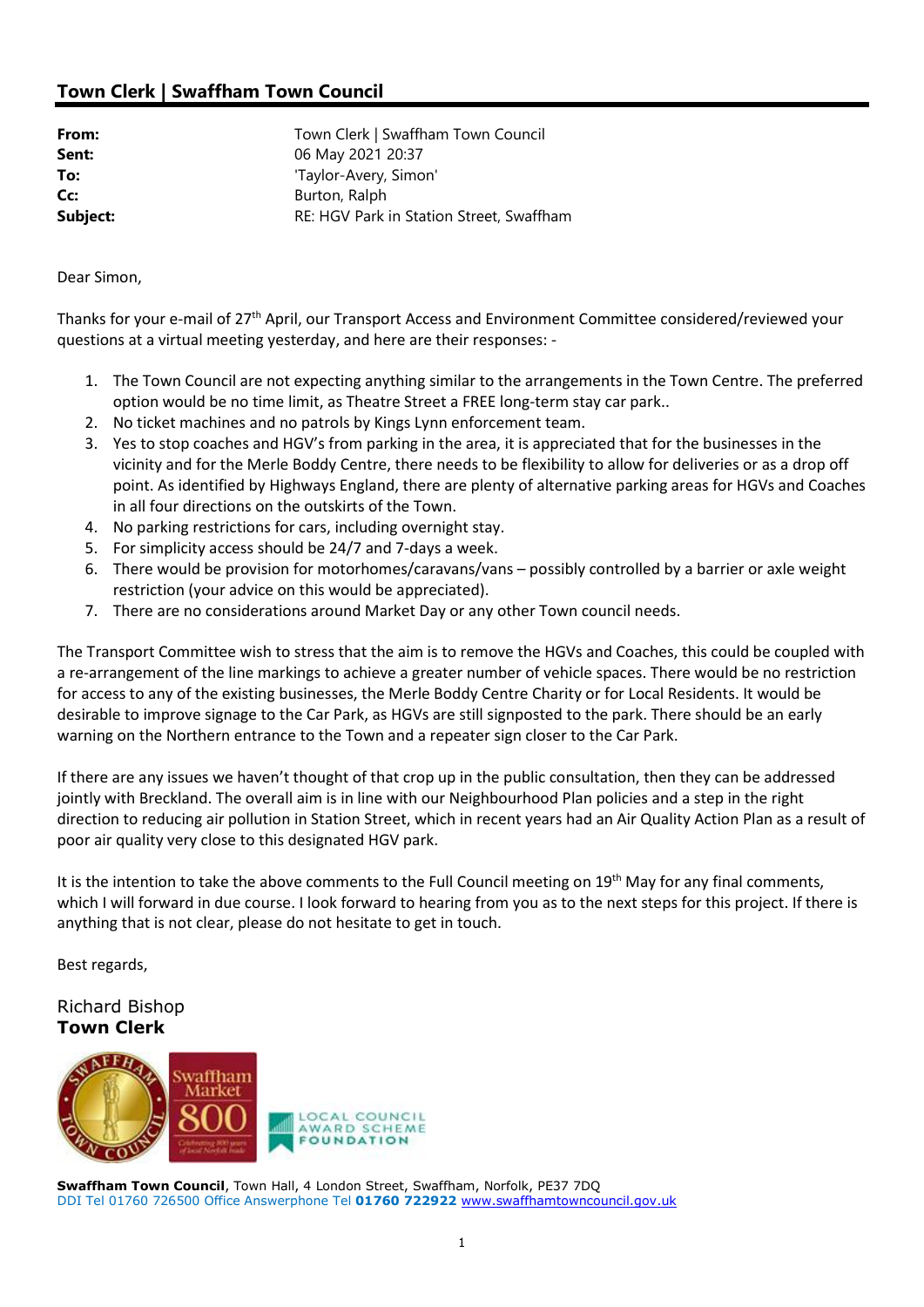

#### Email disclaimer:

The information contained in this email is confidential and intended only for the person or organisation to which it is addressed. If you have received it by mistake, please disregard and notify the sender immediately. Unauthorised disclosure or use of such information may be a breach of legislation or confidentiality and the content may be legally privileged. Any improper dissemination, forwarding, printing, or copying of this email is strictly prohibited. Emails sent from and received by employees of Swaffham Town Council may be monitored. They may also be disclosed to other people under legislation, particularly the Freedom of Information Act 2000, GDPR, the Data Protection Act 2018 and the Environmental Information Regulations 2004. If you have contacted the Council for a service any personal data you share will be used to help you access its services, or to answer your enquiry in line with our Privacy Policy. For full details of your rights please visit our website at www.swaffhamtowncouncil.gov.uk Unless this email relates to Swaffham Town Council business it will be regarded by the Council as personal and will not be authorised by or sent on behalf of the Council.

From: Taylor-Avery, Simon <simon.taylor-avery@breckland.gov.uk> Sent: 27 April 2021 08:36 To: Town Clerk | Swaffham Town Council <townclerk@swaffhamtowncouncil.gov.uk> Cc: Burton, Ralph <Ralph.Burton@breckland.gov.uk> Subject: RE: HGV Park in Station Street, Swaffham

Thanks Richard

It's a step in the right direction, but we need to be clear about the detail before start work on a preposed set of parking orders.

I can see that the Town Council is keen to remove HGV parking and we can include that in a proposal. But we need to know what is expected around the other elements.

Is the TC expecting and similar set up to the Market Place ?... 2hr enforced maximum stay with no return within 1 hr with the same fines and restrictions.

Ticket machines and patrols by King's Lynn enforcement ?

Are you looking to stop all Coach parking in the day?

Will it be a longer stay limit ( 3,4,6hrs) with overnight parking allowed between 6pm and 8am, if so for whom.

Will it run Monday to Friday, or at weekends?

Will it be just for cars or will there be provision for motorhomes, caravans, Vans ?

Are there any consideration around Market day or any other TC needs.

It very important to get the Parking Order detail correct before we start legal works as changing them will require more legal work and time to achieve if there is a change of requirement at any point in the process.

I would be grateful if you could answer these questions before we progress with any background works.

#### Regards

Simon Taylor-Avery, MBIFM, CIBSE | Facilities Manager | Breckland Council | 07778 491575. simon.taylor-avery@breckland.gov.uk | www.breckland.gov.uk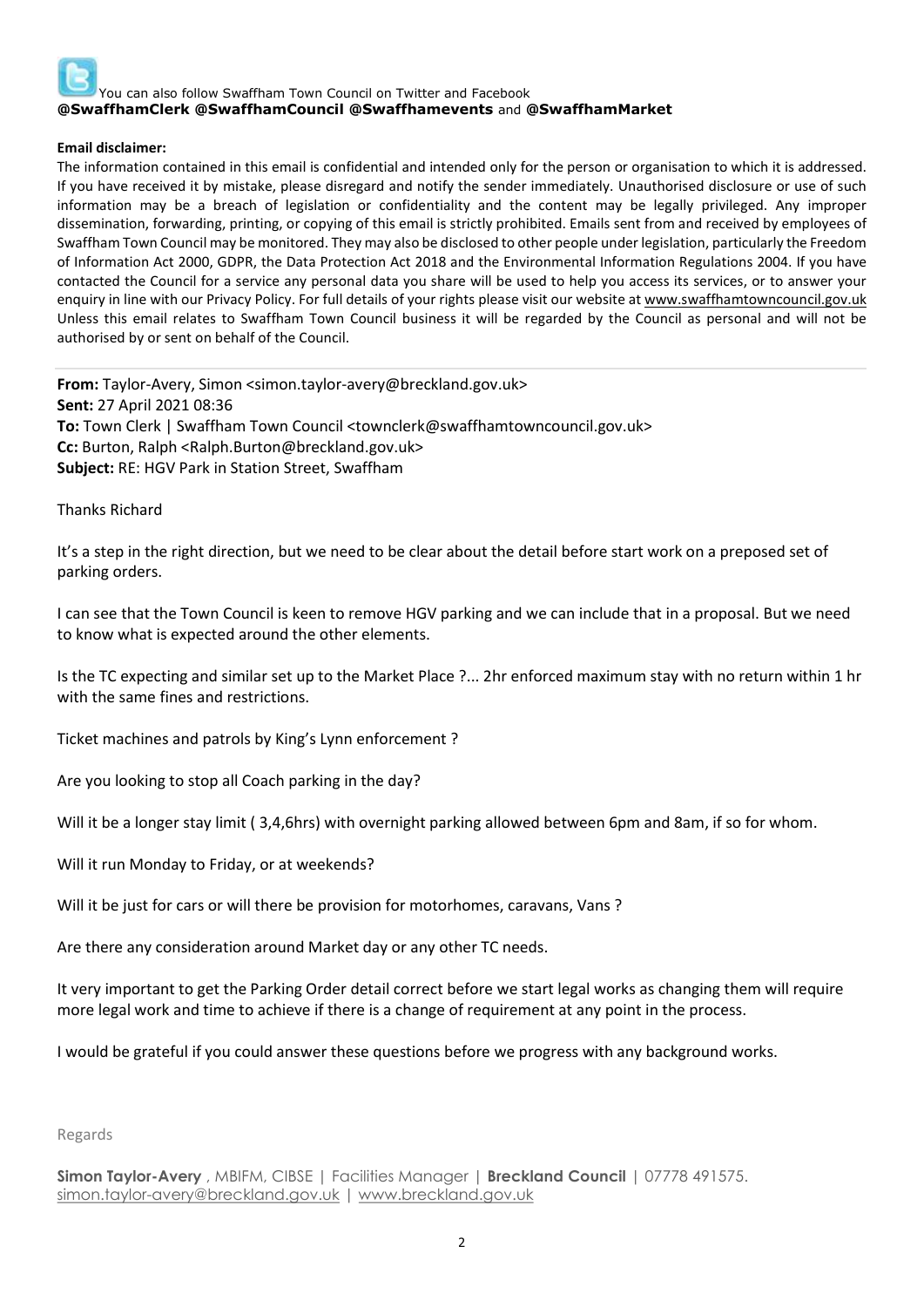

From: Town Clerk | Swaffham Town Council <townclerk@swaffhamtowncouncil.gov.uk> Sent: 23 April 2021 08:58 To: Taylor-Avery, Simon <simon.taylor-avery@breckland.gov.uk> Cc: Burton, Ralph <Ralph.Burton@breckland.gov.uk> Subject: HGV Park in Station Street, Swaffham

WARNING: This email originated from outside Breckland District Council. Do not click links or attachments unless you recognise the sender.

Dear Simon,

Further to our previous discussion with Highways England and their subsequent comment relating to changing the status of the HGV Park in Station Street, as they have no objections to the proposed change or call upon the park to remain in use for HGVs, as alternatives exist in all directions, but predominantly East and west of Swaffham.

Changing the status of the HGV Park in Station Street is an issue that came out of Swaffham Town Council's Transport, Access, and Environment Committee. The concept was to challenge why Swaffham is encouraging HGVs to park up in Station Street, which was the part of town adjudged to have an air quality problem. This resulted in an Air Quality Action Plan being drawn up and many air quality issues were taken up within the Neighbourhood Plan made in May 2019.

By excluding HGV's and using more as a car park, coupled with signage improvements at the Northern end of the Town, it was thought it could reduce some traffic movements, as some cars would not enter the Town Centre, and some HGVs would not have an overnight stay in this area, it was thought there was already adequate overnight parking provision for HGVs on the A47.

It is appreciated that some form of consultation will have to take place and there are HGVs still using the park at present, both in the form of delivery lorries and coaches. The latter out of convenience to accommodate locally based drivers for a particular coach company, that should be able to make provision for their drivers closer to their depot.

The change of use to a car park, will help to regulate some of the current misuse of the park. As it has in the past become a dumping ground for untaxed cars, a temporary park for some of the car repair businesses in the area, whilst work was in progress over a substantial period of time. Regular overnight coach stays, which are more convenience than necessity, due to the local drivers living in the town. Actual HGVs usage percentage wise appears to be very small by comparison.

Changing to a car park will benefit the town centre, as well as the growing number of businesses in Station Street itself. There would need to be signage on the edge of the town as an early warning that long-term free parking is available, and a repeat signage level with the car park itself. The possible addition of an information board, showing where the car park is in relation to other facilities in the town, available within walking distance. This is something the Town Council have done in Theatre Street and other locations, to some success.